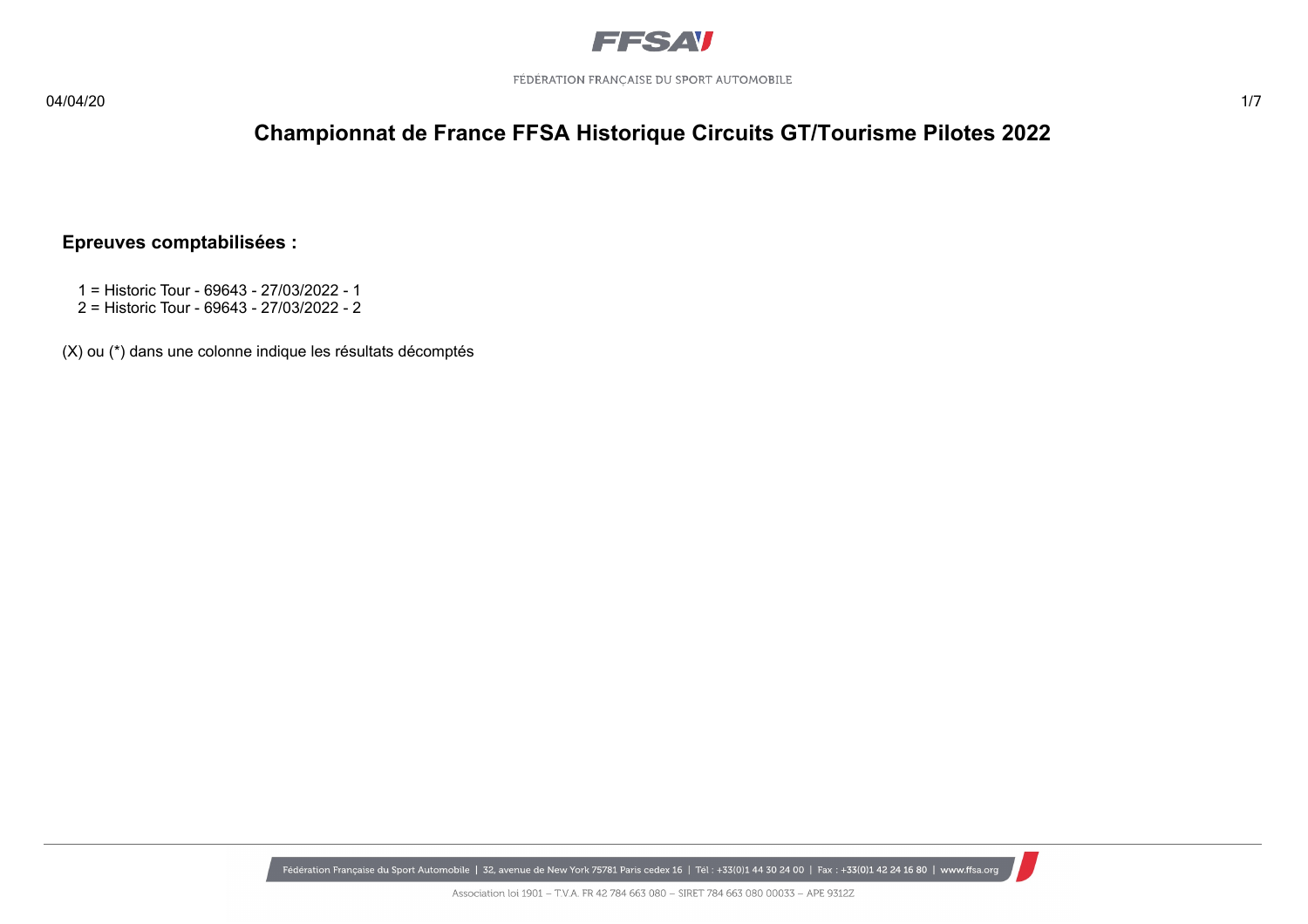

#### 04/04/20 2/7

# **Championnat de France FFSA Historique Circuits GT/Tourisme Pilotes 2022**

| Clt          | Licencié                         | Num lic | Asso |      | 2    |      | Total Plateau     |
|--------------|----------------------------------|---------|------|------|------|------|-------------------|
| $\mathbf{1}$ | <b>BELTRAMELLI JOSE</b>          | 172071  | 1428 | 40,0 | 40,0 |      | 80,0 ASAVE 65     |
| 1            | <b>GRENET JULIEN</b>             | 74767   | 1446 | 40,0 | 40,0 | 80,0 | Saloon C.         |
| $\mathbf{1}$ | <b>DELHAYE ANTHONY</b>           | 50763   | 1411 | 40,0 | 40,0 | 80,0 | Lotus             |
| $\mathbf{1}$ | <b>GANDINI PHILIPPE</b>          | 21701   | 1110 | 40,0 | 40,0 | 80,0 | Maxi 13           |
| $\mathbf{1}$ | <b>VALINHO JEAN-CHARLES</b>      | 34574   | 1117 | 40,0 | 40,0 | 80,0 | R81 / G1          |
| $\mathbf{1}$ | <b>QUAGLIOZZI FRANCK</b>         | 87012   | 0414 | 40,0 | 40,0 |      | 80.0 Y.T. GTI     |
| 7            | <b>FRESNAIS LAURENT</b>          | 14714   | 1501 | 40,0 | 35,0 | 75,0 | Roadster          |
| 7            | <b>MATHIEU SEBASTIEN</b>         | 82365   | 0914 | 35,0 | 40,0 | 75,0 | <b>GT Classic</b> |
| 9            | ROUSSELOT PIERRE-FRANCOIS        | 143274  | 1428 | 35,0 | 35,0 |      | 70,0 ASAVE 65     |
| 9            | <b>CASTILLOU AXEL</b>            | 257330  | 0914 | 30,0 | 40,0 | 70,0 | Roadster          |
| 9            | <b>LEFEBVRE FABRICE</b>          | 12412   | 0413 | 35,0 | 35,0 | 70,0 | Saloon C.         |
| 9            | <b>GRUELLES TOMY</b>             | 214108  | 0914 | 35,0 | 35,0 | 70,0 | Maxi 13           |
| 13           | <b>CAZALOT FLORENT</b>           | 229583  | 1446 | 30,0 | 35,0 | 65,0 | Lotus             |
| 13           | <b>GIMONET JEAN-FRANCOIS</b>     | 207947  | 1504 | 35,0 | 30,0 |      | 65,0 Y.T. GTI     |
| 13           | <b>HAWES CAMERON</b>             | 305155  | 1001 | 30,0 | 35,0 |      | 65.0 Y.T. GTI     |
| 16           | <b>BERNARD MATTHIEU</b>          | 53314   | 0114 | 26,0 | 35,0 | 61,0 | R81 / G1          |
| 17           | <b>DESMAELE MICKAEL</b>          | 85711   | 1429 | 30,0 | 30,0 | 60,0 | Saloon C.         |
| 17           | <b>DELANNOY PATRICK</b>          | 74997   | 1428 | 40,0 | 20,0 | 60,0 | <b>GT Classic</b> |
| 17           | <b>TIMONIER GUILLAUME</b>        | 229211  | 1403 | 30,0 | 30,0 | 60,0 | Maxi 13           |
| 20           | <b>VULLIEZ DOMINIQUE</b>         | 232881  | 0523 | 35,0 | 23,0 | 58,0 | Lotus             |
| 21           | ROSSI DI MONTELERA Manfredo (IT) | 43005   |      | 30,0 | 26,0 | 56,0 | ASAVE 65          |
| 21           | <b>BERCHON SEBASTIEN</b>         | 73477   | 1403 | 26,0 | 30,0 | 56,0 | ASAVE 65          |
| 21           | <b>BELOOU NICOLAS</b>            | 125114  | 1201 | 26,0 | 30,0 | 56,0 | Lotus             |
| 24           | <b>HERGAULT STEEVE</b>           | 237536  | 1429 | 23,0 | 30,0 | 53,0 | Roadster          |
| 24           | <b>GINDRE YVON</b>               | 173997  | 0914 | 30,0 | 23,0 | 53,0 | <b>GT Classic</b> |
| 24           | <b>CAZAUX MATHIAS</b>            | 307392  | 0914 | 23,0 | 30,0 |      | 53,0 GT Classic   |
|              |                                  |         |      |      |      |      |                   |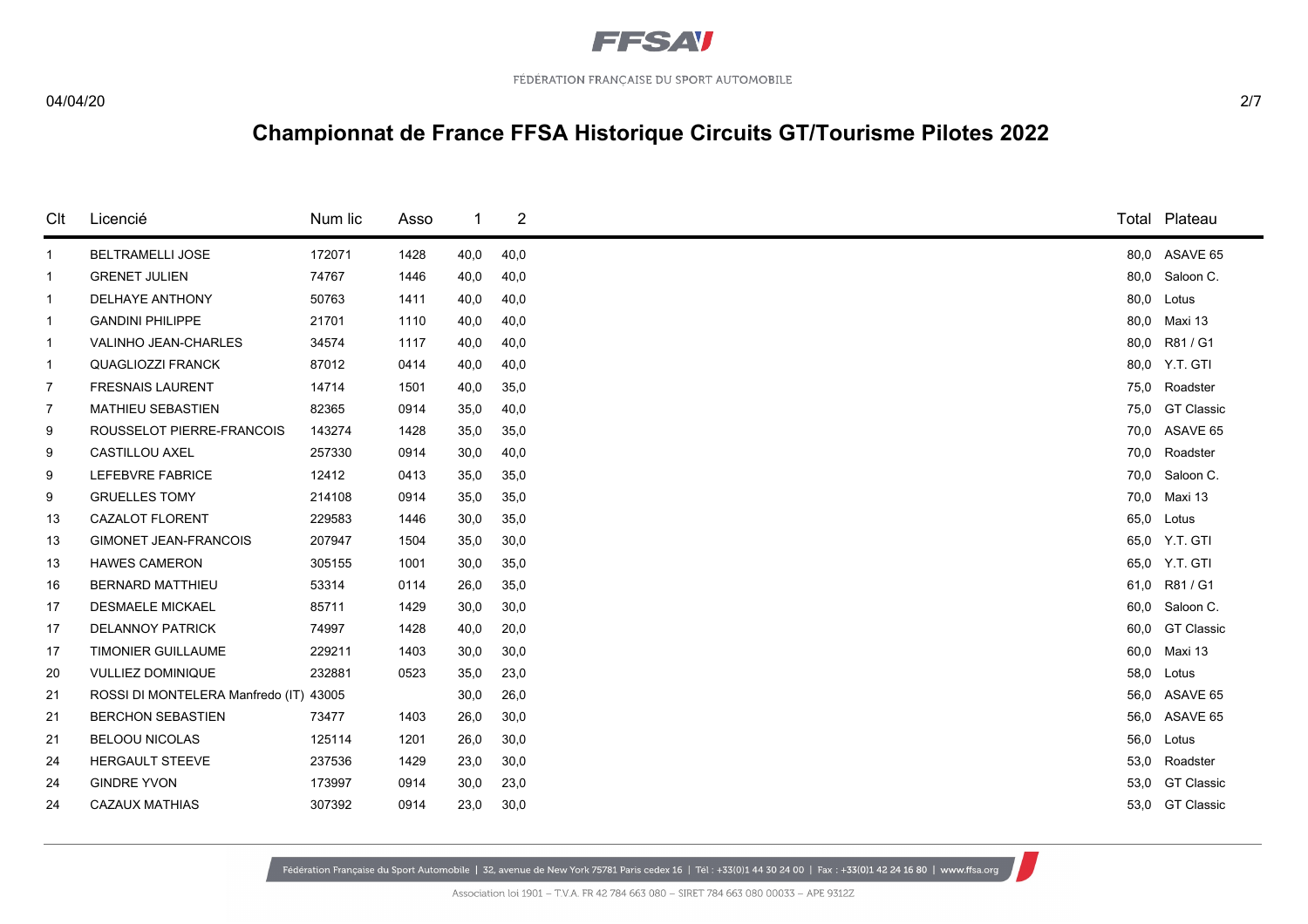

#### 04/04/20 3/7

# **Championnat de France FFSA Historique Circuits GT/Tourisme Pilotes 2022**

| Clt | Licencié                        | Num lic | Asso |      | 2    |      | Total Plateau     |
|-----|---------------------------------|---------|------|------|------|------|-------------------|
| 24  | <b>DAUXERRE PIERRE-YVES</b>     | 178732  | 1428 | 23,0 | 30,0 |      | 53,0 R81/G1       |
| 28  | <b>EMPOIS ERIC</b>              | 213965  | 1117 | 26,0 | 26,0 |      | 52,0 Saloon C.    |
| 28  | JABOULET-VERCHERRE<br>ALEXANDRE | 75617   | 0412 | 26,0 | 26,0 |      | 52,0 GT Classic   |
| 30  | <b>BOUVIER PATRICK</b>          | 193219  | 0523 | 23,0 | 26,0 |      | 49,0 Y.T. GTI     |
| 30  | <b>MAEHR THOMAS</b>             | 301444  | 1446 | 26,0 | 23,0 |      | 49,0 Y.T. GTI     |
| 32  | <b>DUBELLY ELIE</b>             | 57682   | 1446 | 35,0 | 13,0 | 48.0 | Roadster          |
| 33  | <b>DUPIN ARNAUD</b>             | 247910  | 1124 | 20,0 | 26,0 | 46,0 | Maxi 13           |
| 33  | <b>BOUCHET CHRISTOPHE</b>       | 101053  | 0418 | 26,0 | 20,0 | 46,0 | Roadster          |
| 35  | <b>LAGACHE ALAIN</b>            | 176319  | 1428 | 18,0 | 26,0 | 44,0 | R81 / G1          |
| 36  | <b>BENNE ANTOINE</b>            | 300419  | 0901 | 20,0 | 23,0 | 43,0 | ASAVE 65          |
| 36  | YVETOT GREGORY                  | 222170  | 1446 | 20,0 | 23,0 | 43,0 | Saloon C.         |
| 36  | <b>KOENIG PHILIPPE</b>          | 88528   | 1428 | 23,0 | 20,0 | 43,0 | Lotus             |
| 39  | <b>BEAUDRE CHRISTIAN</b>        | 17252   | 1458 | 16,0 | 26,0 | 42,0 | Roadster          |
| 40  | <b>BORIES FREDERIC</b>          | 316837  | 0502 | 18,0 | 23,0 |      | 41,0 Maxi 13      |
| 40  | <b>TURBOT FLORENT</b>           | 102548  | 1446 | 18,0 | 23,0 | 41,0 | Roadster          |
| 42  | <b>FAUCOGNEY PIERRE</b>         | 101357  | 1003 | 20,0 | 20,0 | 40.0 | Y.T. GTI          |
| 43  | <b>CUYNET THIERRY</b>           | 253382  | 0402 | 23,0 | 16,0 | 39,0 | Saloon C.         |
| 44  | CHOLLET Jean-Claude (CH)        | 5829    |      | 20,0 | 18,0 | 38,0 | <b>GT Classic</b> |
| 45  | <b>FUET PATRICK</b>             | 3497    | 0408 | 16,0 | 20,0 | 36,0 | Saloon C.         |
| 45  | <b>CANTIN FRANCOIS</b>          | 256102  | 0914 | 1,0  | 35,0 | 36.0 | <b>GT Classic</b> |
| 45  | <b>DUPUY BENJAMIN</b>           | 315954  | 1428 | 16,0 | 20,0 | 36,0 | R81 / G1          |
| 48  | <b>EXCOFFIER ERIC</b>           | 255815  | 1446 | 35,0 |      | 35,0 | R81 / G1          |
| 49  | <b>JACQUET CYRIL</b>            | 244533  | 0523 | 16,0 | 18,0 | 34,0 | Lotus             |
| 49  | <b>KERHARO VINCENT</b>          | 258868  | 1446 | 14,0 | 20,0 | 34,0 | Maxi 13           |
| 51  | <b>GRENOT CYRILLE</b>           | 91947   | 1446 | 20,0 | 13,0 | 33,0 | Lotus             |
| 51  | <b>GARCIA IMAZ EMMANUEL</b>     | 244147  | 1446 | 18,0 | 15,0 |      | 33,0 Lotus        |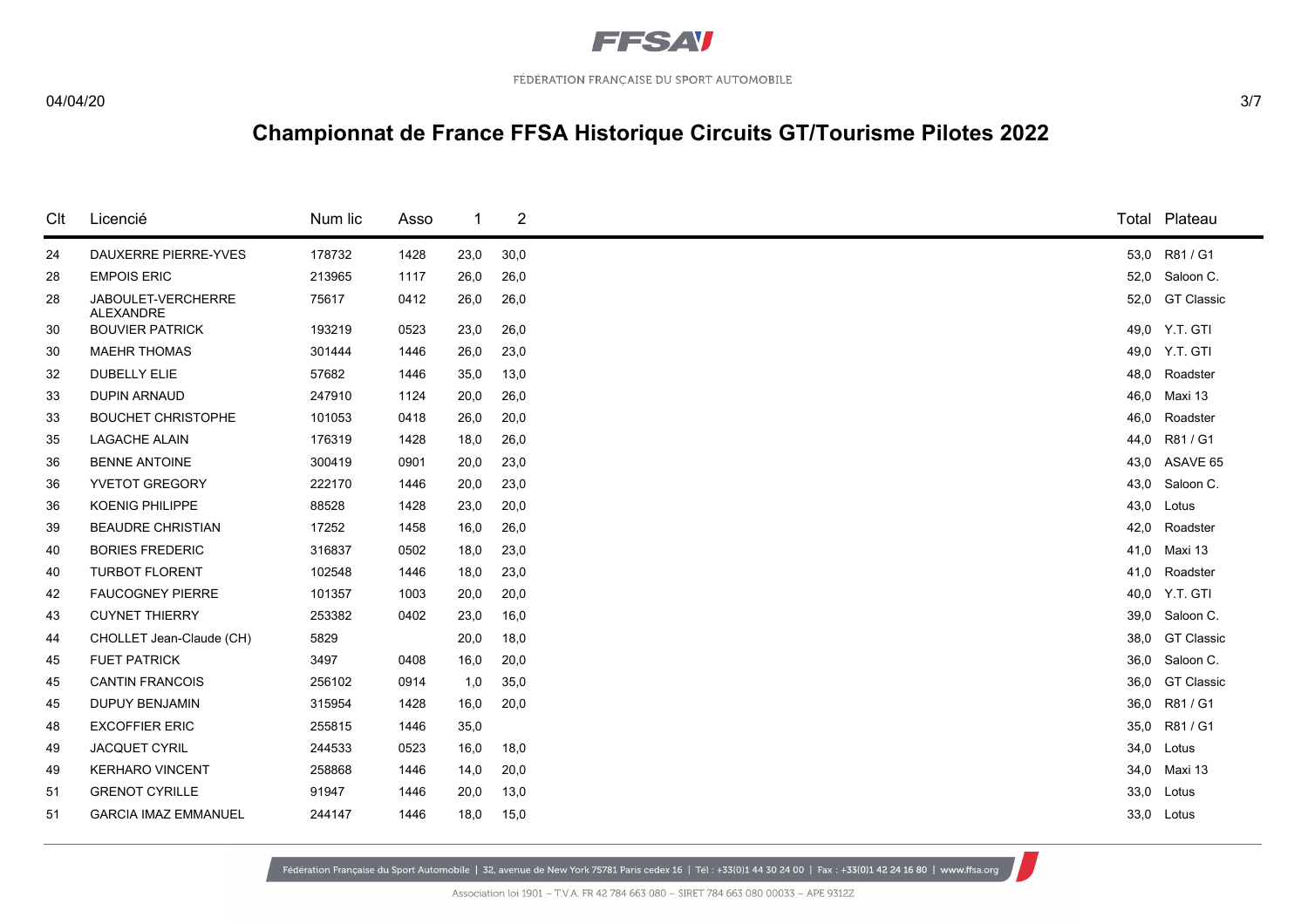

#### 04/04/20 4/7

# **Championnat de France FFSA Historique Circuits GT/Tourisme Pilotes 2022**

| Clt | Licencié                         | Num lic | Asso |      | $\overline{2}$ |      |              | Total Plateau  |
|-----|----------------------------------|---------|------|------|----------------|------|--------------|----------------|
| 51  | POUILLON FRANCOIS                | 230159  | 1428 | 15,0 | 18,0           |      | 33,0 Maxi 13 |                |
| 54  | <b>FAURIE PATRICE</b>            | 38629   | 1428 | 14,0 | 18,0           | 32,0 |              | R81 / G1       |
| 55  | <b>METAYER PASCAL</b>            | 23777   | 1438 | 15,0 | 16,0           |      | 31,0 Lotus   |                |
| 55  | <b>FAURE ERIC</b>                | 257409  | 0902 | 30,0 | 1,0            | 31,0 |              | R81 / G1       |
| 57  | <b>GUERARDELLE ROMAIN</b>        | 211844  | 1507 | 15,0 | 15,0           | 30,0 |              | ASAVE 65       |
| 57  | <b>DURVILLE JEROME</b>           | 13189   | 0801 | 14,0 | 16,0           | 30,0 |              | Roadster       |
| 57  | PONS STEPHANE                    | 10439   | 0812 | 12,0 | 18,0           | 30,0 |              | Roadster       |
| 60  | <b>TRICHET LAURENT</b>           | 183766  | 1422 | 14,0 | 15,0           | 29,0 |              | Saloon C.      |
| 60  | CORTHALS Claude (BE)             | 248726  |      | 13,0 | 16,0           | 29,0 |              | Maxi 13        |
| 60  | <b>ACHARD PHILIPPE</b>           | 84709   | 0412 | 13,0 | 16,0           | 29,0 |              | R81 / G1       |
| 63  | PAULUS LAURENT                   | 198388  | 1428 | 16,0 | 12,0           |      |              | 28,0 ASAVE 65  |
| 63  | <b>CATTELIN JEROME</b>           | 318338  | 1446 | 14,0 | 14,0           | 28,0 |              | ASAVE 65       |
| 63  | RONFLARD GILLES                  | 296422  | 1507 | 15,0 | 13,0           | 28,0 |              | Saloon C.      |
| 66  | <b>BLANC MICHAEL</b>             | 53175   | 1429 | 15,0 | 12,0           | 27.0 |              | Roadster       |
| 66  | MANGANARO MASSIMO                | 24294   | 0914 | 13,0 | 14,0           | 27,0 |              | Roadster       |
| 66  | <b>JACQUET XAVIER</b>            | 208649  | 0523 | 1,0  | 26,0           | 27,0 |              | Lotus          |
| 69  | ROSSI DI MONTELERA Caroline (IT) | 386371  |      | 13,0 | 13,0           | 26,0 |              | ASAVE 65       |
| 69  | <b>GENOTTIN STEPHANE</b>         | 238752  | 1117 | 11,0 | 15,0           | 26,0 |              | Roadster       |
| 69  | ROUX JACQUES                     | 126409  | 1018 | 12,0 | 14,0           |      |              | 26,0 Saloon C. |
| 69  | <b>LAUBER PATRICK</b>            | 10499   | 1428 | 14,0 | 12,0           | 26,0 | Lotus        |                |
| 69  | PIAT JEAN-MICHEL                 | 171906  | 1428 | 12,0 | 14,0           | 26,0 |              | R81 / G1       |
| 69  | <b>CASSINA CLAUDE</b>            | 50414   | 1428 | 26,0 |                |      | 26,0 Maxi 13 |                |
| 75  | LELOUTRE FRANCOIS                | 297990  | 1428 | 12,0 | 11,0           | 23,0 |              | ASAVE 65       |
| 75  | SZYNDELMAN ALAIN                 | 8409    | 1446 | 13,0 | 10,0           | 23,0 | Lotus        |                |
| 75  | WATHELET Vincent (MC)            | 130     |      | 9,0  | 14,0           | 23,0 |              | Maxi 13        |
| 75  | <b>WIMEZ STEPHANE</b>            | 211441  | 1403 | 23,0 |                |      |              | 23,0 ASAVE 65  |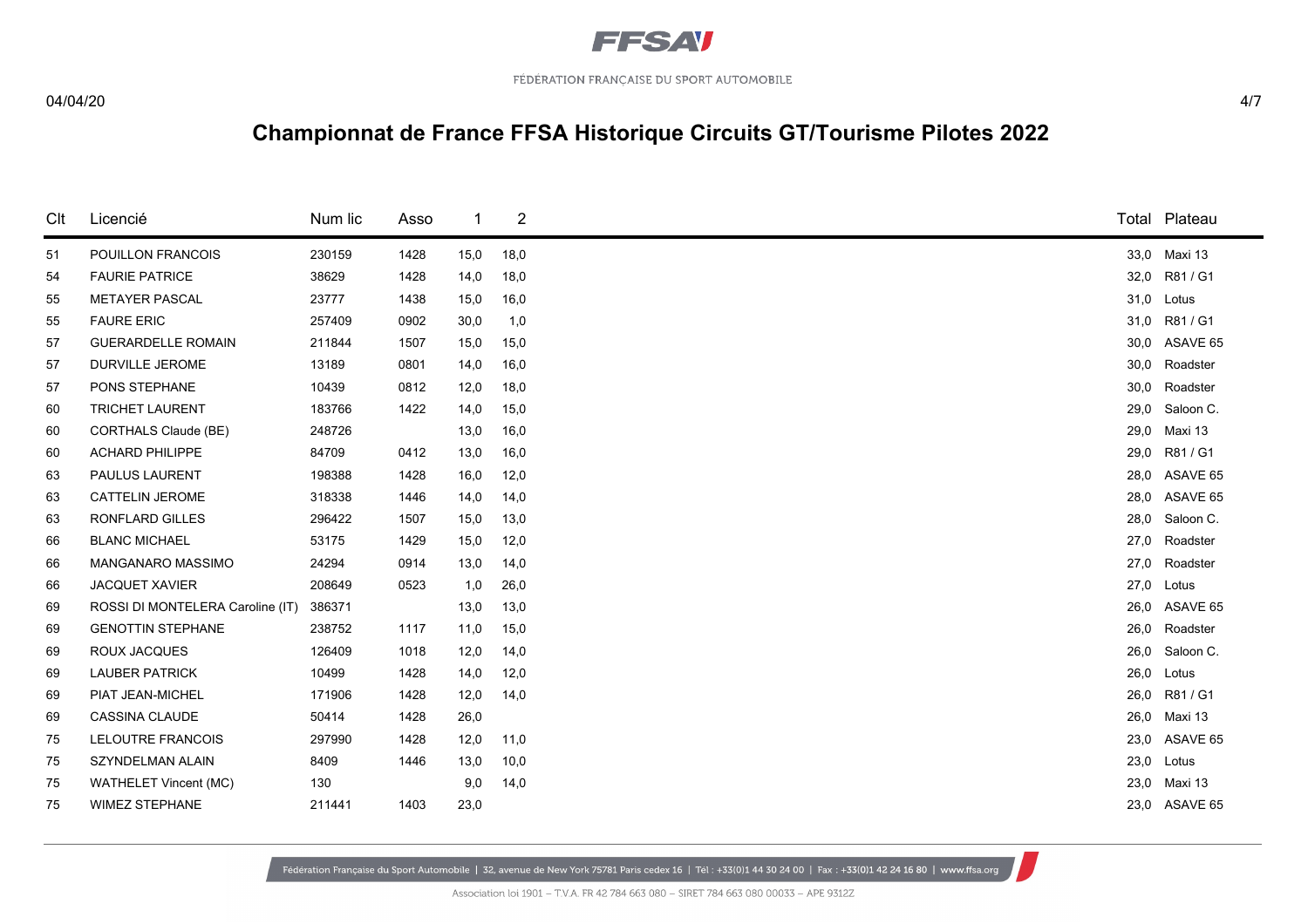

#### 04/04/20 5/7

# **Championnat de France FFSA Historique Circuits GT/Tourisme Pilotes 2022**

| Clt | Licencié                                     | Num lic | Asso | -1   | 2    |      | Total Plateau  |
|-----|----------------------------------------------|---------|------|------|------|------|----------------|
| 75  | <b>DESTOMBES JEAN-PIERRE</b>                 | 221219  | 1446 | 23,0 |      |      | 23,0 Maxi 13   |
| 75  | <b>EXCOFFIER CLEMENT</b>                     | 261657  | 1446 | 23,0 |      | 23,0 | R81 / G1       |
| 81  | <b>RUCHETON CLAUDE</b>                       | 24205   | 0523 | 11,0 | 11,0 |      | 22,0 Lotus     |
| 82  | <b>BLANC YANNICK</b>                         | 124727  | 1429 | 20,0 | 1,0  | 21,0 | Roadster       |
| 82  | <b>BELLINATO LOU</b>                         | 138020  | 1117 | 10,0 | 11,0 | 21,0 | Roadster       |
| 82  | LEMPEREUR Louis (BE)                         | 699546  |      | 6,0  | 15,0 |      | 21,0 Maxi 13   |
| 82  | <b>BESSON JEAN-FRANCOIS</b>                  | 121945  | 1117 | 20,0 | 1,0  | 21,0 | R81 / G1       |
| 86  | FONTAINE JACQUES-ALEXANDRE                   | 258155  | 1403 | 20,0 |      |      | 20,0 ASAVE 65  |
| 87  | <b>CHALENDARD PATRICK</b>                    | 325810  | 1428 | 1,0  | 18,0 |      | 19,0 ASAVE 65  |
| 87  | <b>DANNE CHRISTIAN</b>                       | 39518   | 0914 | 18,0 | 1,0  | 19,0 | Saloon C.      |
| 87  | <b>DURAT FRANCOIS</b>                        | 25395   | 0445 | 7,0  | 12,0 |      | 19,0 Maxi 13   |
| 87  | <b>MARTIN OLIVIER</b>                        | 114352  | 1446 | 18,0 | 1,0  |      | 19,0 Y.T. GTI  |
| 91  | <b>BECK XAVIER</b>                           | 259681  | 0423 | 8,0  | 10,0 | 18,0 | Roadster       |
| 91  | SIONNEAU DAMIEN                              | 96436   | 0328 | 18,0 |      |      | 18,0 ASAVE 65  |
| 91  | <b>DROUILLEAU VINCENT</b>                    | 111162  | 1504 | 18,0 |      |      | 18,0 Saloon C. |
| 94  | <b>CASSINA ENZO</b>                          | 142946  | 1613 | 16,0 | 1,0  | 17,0 | Maxi 13        |
| 95  | <b>WILHELM BERNARD</b>                       | 35035   | 1428 | 16,0 |      |      | 16,0 ASAVE 65  |
| 96  | <b>MANGANARO VALENTIN</b>                    | 328295  | 0914 | 7,0  | 8,0  | 15,0 | Roadster       |
| 96  | <b>BOURGUIGNON PATRICK</b>                   | 5474    | 1607 | 15,0 |      | 15,0 | R81 / G1       |
| 96  | <b>MIRAN ALAIN</b>                           | 30108   | 1428 | 15,0 |      | 15,0 | R81 / G1       |
| 99  | ALLARD JEAN CHRISTOPHE                       | 302614  | 1501 | 9,0  | 5,0  | 14,0 | Roadster       |
| 99  | <b>DELAVAULT FABRICE</b>                     | 83047   | 0812 | 13,0 | 1,0  | 14.0 | Saloon C.      |
| 99  | DUFETRE JACQUES                              | 187035  | 1428 | 7,0  | 7,0  | 14,0 | Lotus          |
| 102 | FOUQUET-HATEVILAIN FRANCOIS-<br><b>LOUIS</b> | 232813  | 1442 | 12,0 | 1,0  |      | 13,0 Maxi 13   |
| 103 | <b>BOURGET LEO</b>                           | 316119  | 1446 | 5,0  | 7,0  | 12,0 | Roadster       |
| 104 | <b>ODIN CHRISTIAN</b>                        | 147709  | 1428 | 8,0  | 3,0  |      | 11,0 Lotus     |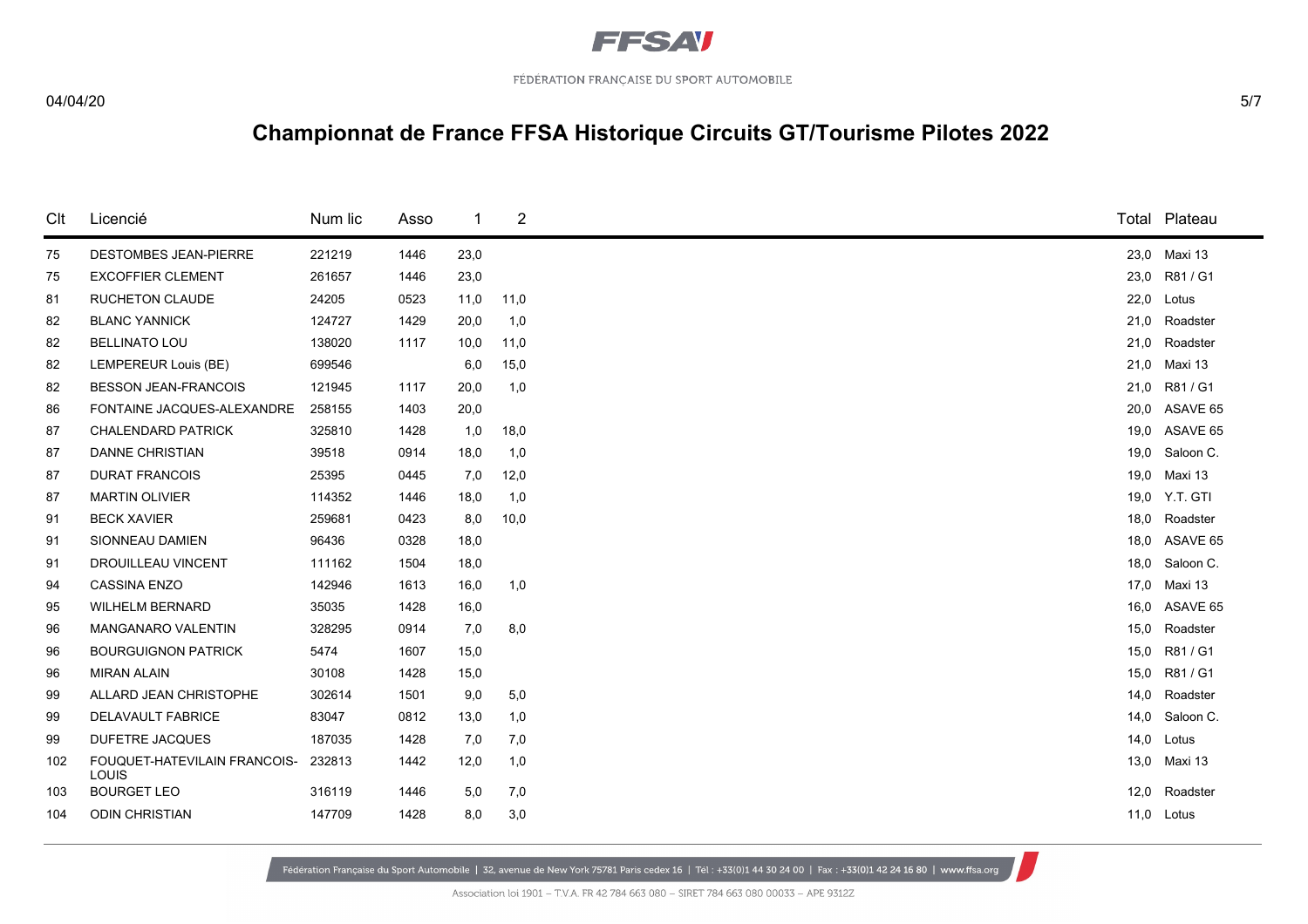

#### 04/04/20 6/7

# **Championnat de France FFSA Historique Circuits GT/Tourisme Pilotes 2022**

| Clt | Licencié                    | Num lic | Asso | -1   | 2   |      | Total Plateau  |
|-----|-----------------------------|---------|------|------|-----|------|----------------|
| 104 | PEINETTI SERGE              | 117121  | 1428 | 6,0  | 5,0 |      | 11,0 Lotus     |
| 104 | <b>BLANC ANTOINE</b>        | 308723  | 1446 | 5,0  | 6,0 | 11,0 | Lotus          |
| 104 | DROUILLEAU PHILIPPE         | 41036   | 1504 | 11,0 |     |      | 11,0 Saloon C. |
| 104 | <b>BARDET JEAN-FRANCOIS</b> | 214532  | 1124 | 11,0 |     | 11,0 | Maxi 13        |
| 109 | <b>SCAVARDO WILLIAM</b>     | 181658  | 1252 | 4,0  | 6,0 | 10,0 | Roadster       |
| 109 | <b>BALTHAZAR KEVIN (BE)</b> | 1003E   |      | 1,0  | 9,0 | 10,0 | Roadster       |
| 109 | <b>BOUCHETAL LAURENT</b>    | 64438   | 1428 | 9,0  | 1,0 | 10,0 | Lotus          |
| 109 | <b>LECOMTE YVES</b>         | 194435  | 1206 | 10,0 |     | 10,0 | Saloon C.      |
| 113 | <b>TURBOT LOUIS</b>         | 94304   | 1446 | 6,0  | 3,0 | 9,0  | Roadster       |
| 113 | <b>GASO PHILIPPE</b>        | 21933   | 1428 | 1,0  | 8,0 | 9,0  | Lotus          |
| 113 | CRASSON Claude (BE)         | 908051  |      | 8,0  | 1,0 | 9,0  | Maxi 13        |
| 116 | <b>VEST DIDIER</b>          | 140155  | 1446 | 4,0  | 4,0 | 8,0  | Lotus          |
| 117 | SAVIN FREDERIC XAVIER       | 316428  | 0914 | 3,0  | 4,0 | 7,0  | Roadster       |
| 118 | <b>MAINGOURD PIERRE</b>     | 52808   | 0914 | 5,0  | 1,0 | 6,0  | Maxi 13        |
| 119 | PASQUALI JEAN-MICHEL        | 183580  | 0914 | 2,0  | 2,0 | 4,0  | Roadster       |
| 119 | <b>DARMET FRANCOIS</b>      | 321517  | 0422 | 2,0  | 2,0 | 4,0  | Roadster       |
| 119 | PUEL CLAUDE                 | 12907   | 0914 | 2,0  | 2,0 | 4,0  | Roadster       |
| 119 | RIGOULET JEAN-LUC           | 259276  | 0914 | 2,0  | 2,0 | 4,0  | Roadster       |
| 119 | <b>BRUNIE CHRISTOPHE</b>    | 201447  | 0914 | 2,0  | 2,0 | 4,0  | Roadster       |
| 119 | <b>CARRENO ALAIN</b>        | 83580   | 1446 | 2,0  | 2,0 | 4,0  | Roadster       |
| 119 | <b>GAUDELUS OLIVIER</b>     | 64342   | 0801 | 2,0  | 2,0 | 4,0  | Roadster       |
| 119 | VANDENKOORNHUYSE XAVIER     | 299966  | 0914 | 2,0  | 2,0 | 4,0  | Roadster       |
| 119 | SAUVADET MARC               | 82007   | 0914 | 2,0  | 2,0 | 4,0  | Roadster       |
| 119 | <b>BOLLENGIER DOMINIQUE</b> | 252460  | 0914 | 2,0  | 2,0 | 4,0  | Roadster       |
| 119 | <b>FOULARD MARC</b>         | 198385  | 1201 | 2,0  | 2,0 | 4,0  | Roadster       |
| 119 | ROUX JEAN-YVES              | 306681  | 1204 | 2,0  | 2,0 | 4,0  | Lotus          |